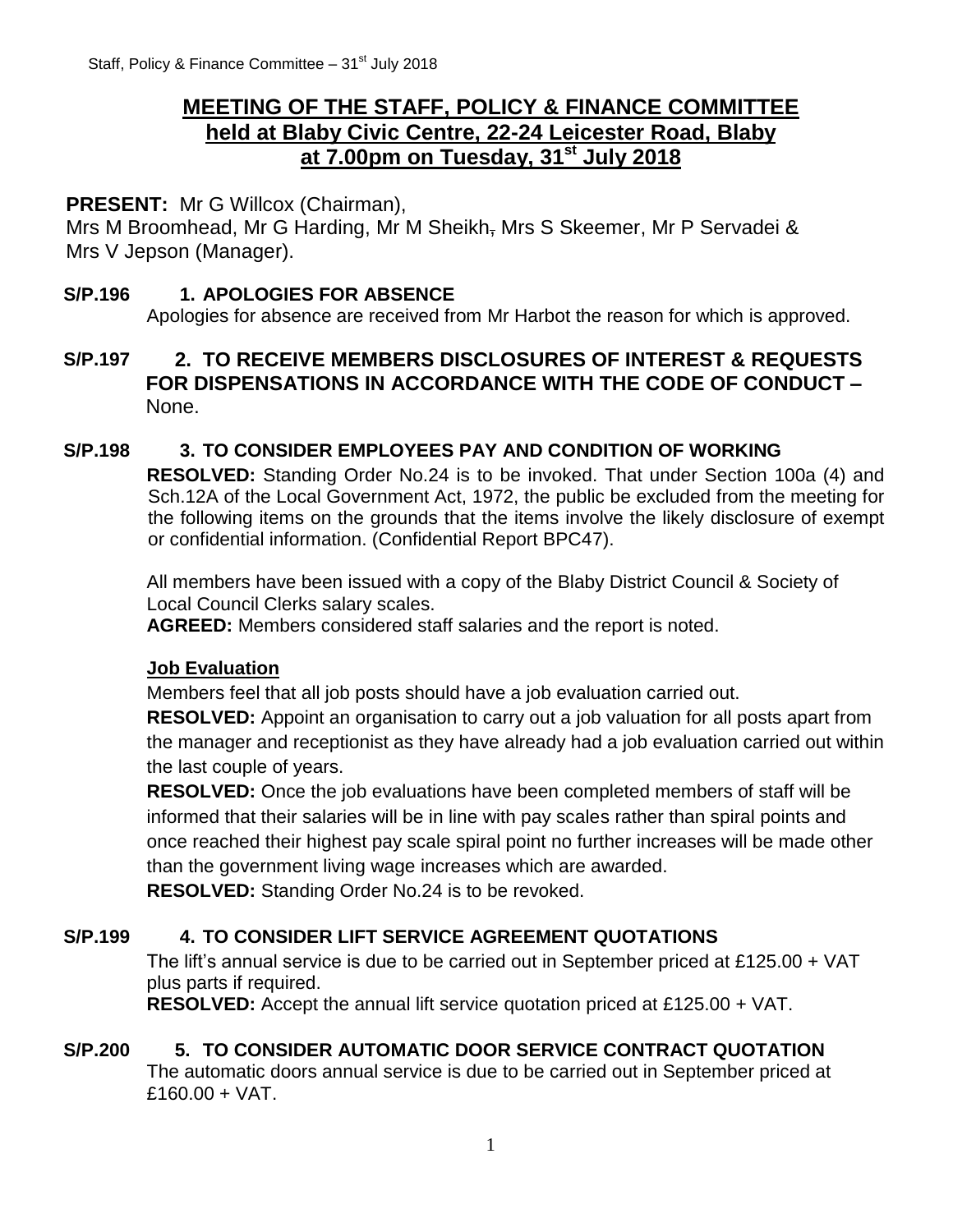**RESOLVED:** Accept the quotation of £160.00 + VAT for the automatic door's annual service.

The fire alarm in the loft was recently activated due to the very hot weather and an engineer was required to be called out.

**RESOLVED:** Accept the engineer call out charges for the automatic front doors as follows:-

1 x Initial call out cost (this will include the first hour of labour) @£82.00 +VAT 1 x Zone 2 mileage charge @£20.00 +VAT

Total cost for callout =  $£102.00 + VAT$ 

**AGREED:** Seek quotations for approximately 4 vented roof tiles to be fitted to the Civic Centre roof.

# **S/P.201 6. TO CONSIDER ELECTRIC GATE SERVICE CONTRACT QUOTATION**

The electric gates annual service is due to be carried out in August, no quotation has yet been received but last years' service was priced at £115.00 + VAT.

**RESOLVED:** Accept the quotation once received from the electric gate company for its annual service.

# **S/P.202 7. TO CONSIDER QUOTATIONS RECEIVED FOR BLABY CIVIC CENTRE ELECTRICAL WORKS**

Members considered the following quotations received for additional electrical sockets to be added to the trunking in the Parish Council offices.

| <b>Quotation 1</b>                                                       | <b>Quotation 2</b>                                                                                                            | <b>Quotation 3</b>     |
|--------------------------------------------------------------------------|-------------------------------------------------------------------------------------------------------------------------------|------------------------|
| Supply and install 8 x twin<br>sockets in the existing<br>dado trunking. | To supply and install 8 x<br>additional twin 13amp<br>switched socket outlets on<br>a new circuit within the<br>dado trunking | No quotation received. |
| <b>TOTAL PRICE</b>                                                       | <b>TOTAL PRICE</b>                                                                                                            |                        |
| £350.00                                                                  | £522.00 + VAT                                                                                                                 |                        |

**RESOLVED:** Accept quotation number 1 for electrical works to be carried out in the Parish Council offices priced at £350.00.

# **S/P.203 8. TO RECEIVE COUNCIL INSURANCE QUOTATION**

All members have been issued with the council's insurance quotation priced at £5,931.86 for the period between 1<sup>st</sup> September 2018 and the 31<sup>st</sup> August 2019. This takes into consideration the Council's long-term agreement discount which expires on 31<sup>st</sup> August 2020.

**RESOLVED:** Accept the councils insurance quotation priced at £5,931.86 for the cover from 1<sup>st</sup> September 2018 to 31<sup>st</sup> August 2019.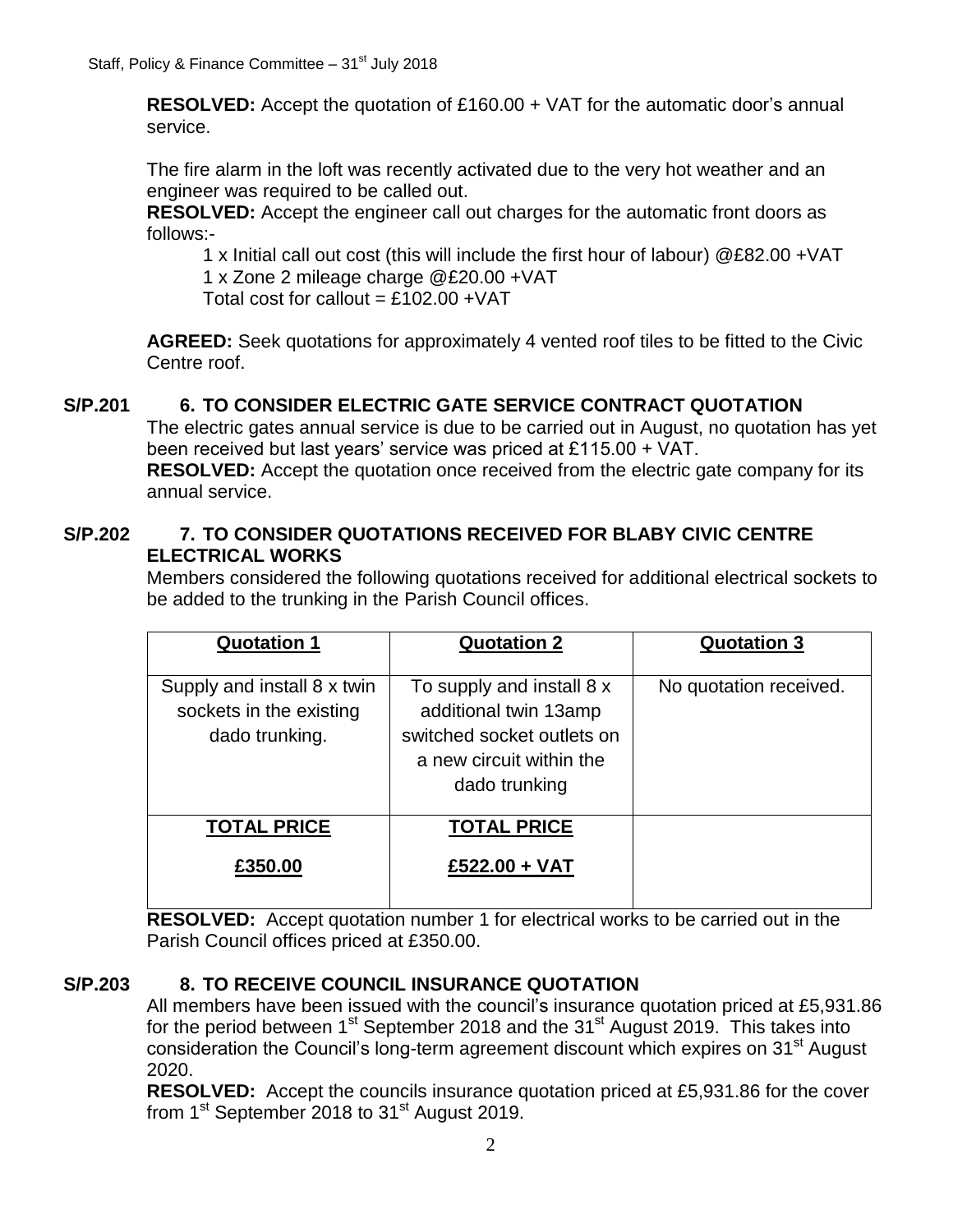Staff, Policy & Finance Committee  $-31<sup>st</sup>$  July 2018

# **S/P.204 9. TO CONSIDER UTILITY BILLS**

All members have been issued with correspondence from the council's electricity supplier where we have received several large bills. The supplier is saying these are from estimated catch up bills over a period of time.

**RESOLVED:** Pay the following outstanding electricity bills:-

- Northfield Park £1,657.06
- Blaby Civic Centre £1,205.53

### **S/P.205 10. TO CONSIDER WEBSITE SSL CERTIFICATE**

Members considered correspondence received from our current website provider and domain name supplier with regards to purchasing a secure sockets layer (SSL) certificate.

It is reported that from July 2018, the Chrome browser will be marking sites without a SSL certificate as "Not Secure". This may damage user's confidence in that site, although our website won't be blocked or inaccessible. As a result many website agencies are recommending that their customers arrange to have an SSL certificate for their website.

Our website provider doesn't manage Blaby Parish Councils domain name but they would strongly recommend we have our website upgraded to SSL as soon as possible.

They have suggested the following two options for members consideration:-

1) Move our domain [\(blabyparishcouncil.org\)](http://www.blabyparishcouncil.org/) to our current website provider then the

SSL certificate will be provided free of charge

- Transfer domain in  $-E75 + VAT$  (one off fee)
- Exercise. Renew, host and manage the domain  $£35 + VAT$  per year
- SSL Certificate Free of charge.

2) Leave your domain with the existing supplier.

- Setup (certificate and configuration)  $-2150 + \sqrt{AT}$  (one off fee)
- SSL Certificate management £35 + VAT per year.

Our current domain name provider says they could provide an SSL certificate priced at £40.00 for a 12 month period.

**RESOLVED:** Purchase a 12 month SSL certificate from the councils current domain name provider priced at £40.00.